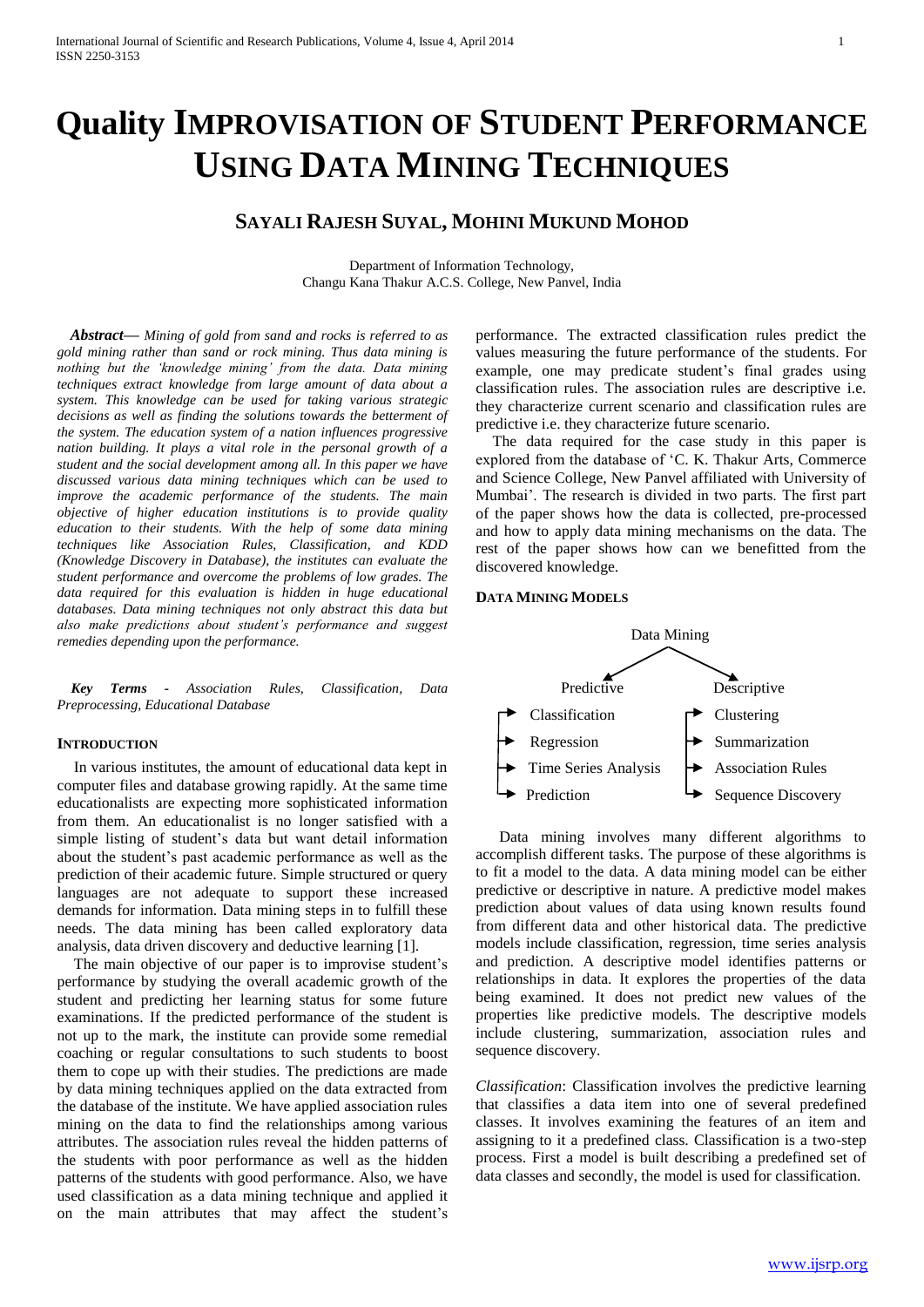*Regression*: Regression is a statistical technique used to fit an equation to a dataset. The simplest form of regression, linear regression, uses the formula of a straight line  $(y = mx + b)$  and determines the appropriate values for 'm' and 'b' to predict the value of 'y' based upon a given value of 'x'. Advanced techniques, such as multiple regressions, allow the use of more than one input variable and allow for the fitting of more complex models, such as a quadratic equation.

*Time Series Analysis*: A Time series is a sequence of data points, measured typically at successive points in space-time at uniform time intervals. Time Series Analysis comprises methods for analyzing time series data in order to extract meaningful statistics and other characteristics of the data. Time series forecasting is the process of using a model to generate predictions for future events based on known past events.

*Prediction*: Prediction technique applies various functions on data set to predict the unknown or missing values.

*Clustering*: Clustering is the task of grouping a set of objects in such a way that objects in the same group are more similar to each other than to those in other groups.

*Summarization*: It is the abstraction or generalization of data. A set of relevant data is summarized and abstracted, resulting smaller set which gives a general overview of the data and usually with aggregation information.

*Association Rules*: Association rules are if/then statements that help uncover relationships between seemingly unrelated data in a [relational database](http://searchsqlserver.techtarget.com/definition/relational-database) or other information repository. An association rule has two parts, an antecedent (if) and a consequent (then). An antecedent is an item found in the data. A consequent is an item that is found in combination with the antecedent.

*Sequence Discovery*: Sequence Discovery is concerned with finding statistically relevant patterns between data where the values are delivered in a sequence.

#### **DATA COLLECTION AND PRE-PROCESSING**

Data pre-processing is a data mining technique that involves transforming raw data into an understandable format. In Our Research paper, data is acquired from "Department Of Information Technology" of 'C. K. Thakur Arts, Commerce and Science College, New Panvel affiliated with University of Mumbai'. On the basis of collected data, some attributes are considered to predict student's performance in Final Examination. The Attributes used for forecasting the student's performance in Final results are HSC, SSC, Attendance, Tutorial, Class Test as mentioned in Table I.

TABLE I. STUDENT DATA ATTRIBUTES

| <b>Attributes</b> | <b>Description</b>              | <b>Values</b>       |
|-------------------|---------------------------------|---------------------|
| SSC %             | Percentage of marks obtained in | Distinction, First, |

| <b>Attributes</b> | <b>Description</b>                  | Values              |  |
|-------------------|-------------------------------------|---------------------|--|
|                   | Secondary School Certificate        | Second, Third,      |  |
|                   | Examination.                        | Fail                |  |
| HSC%              | Percentage of marks obtained in     | Distinction, First, |  |
|                   | <b>Higher Secondary Certificate</b> | Second, Third,      |  |
|                   | Examination.                        | Fail                |  |
| <b>First Year</b> | Percentage of marks obtained in     | Distinction, First, |  |
| Examination %     | First Year Examination.             | Second, Third,      |  |
|                   |                                     | Fail                |  |
| Attendance %      | Attendance of the student during    | Excellent, Very     |  |
|                   | the academic year.                  | Good, Good, Poor    |  |
| Tutorial          | Marks obtained in Tutorial          | Good, Average,      |  |
|                   | Examination                         | Poor                |  |
| Class Test        | Marks obtained in Class Test        | Good, Average,      |  |
|                   |                                     | Poor                |  |

#### **RESEARCH METHODOLOGY**

*Association Rules*: Association mining is about discovering a set of rules that is shared among a large percentage of the data. Association rules mining tend to produce a large number of rules. The goal is to find the rules that are useful to users. There are two criteria of measuring usefulness viz. support and confidence. Support is an indication of how frequently the items appear in the database. Confidence indicates the number of times the if/then statements have been found to be true. The association rules problem is as follows:

Let I=  $\{i_1, i_2, \ldots, i_n\}$  be a set of literals call items. Let D be a set of all transactions where each transaction T is a set of items such that  $T \subseteq I$ . Let X, Y be a set of items such that  $X, Y \subseteq I$ . An association rule is an implication in the form  $X \implies Y$ , where  $X \subset I$ ,  $Y \subset I$ ,  $X \cap Y = \emptyset$ .

*Support*: The rule  $X \implies Y$  holds with support s if s% of transactions in D contains  $X \cup Y$ . Rules that have a s greater than a user-specified support are said to have minimum support.

*Confidence*: The rule  $X \Rightarrow Y$  holds with confidence c if c% of the transactions in D that contain X also contain Y. Rules that have a c greater than a user-specified confidence are said to have minimum confidence.

 The association between various data items can be found out by mining multilevel association rules, multidimensional association rules and/or quantitative association rules. Multilevel association rules involve concepts at different levels of abstraction. Multidimensional association rules involve more than one dimension or predicate. Quantitative association rules involve numeric attributes that have implicit ordering among values e.g. grades of students.[2] We have mined quantitative association rules from the pre-processed data extracted from the educational database of 'C. K. Thakur Arts, Commerce and Science College, New Panvel'. Each quantitative association rule has quantitative attributes on left – hand side of the rule and one categorical attribute on right-hand side of the rule.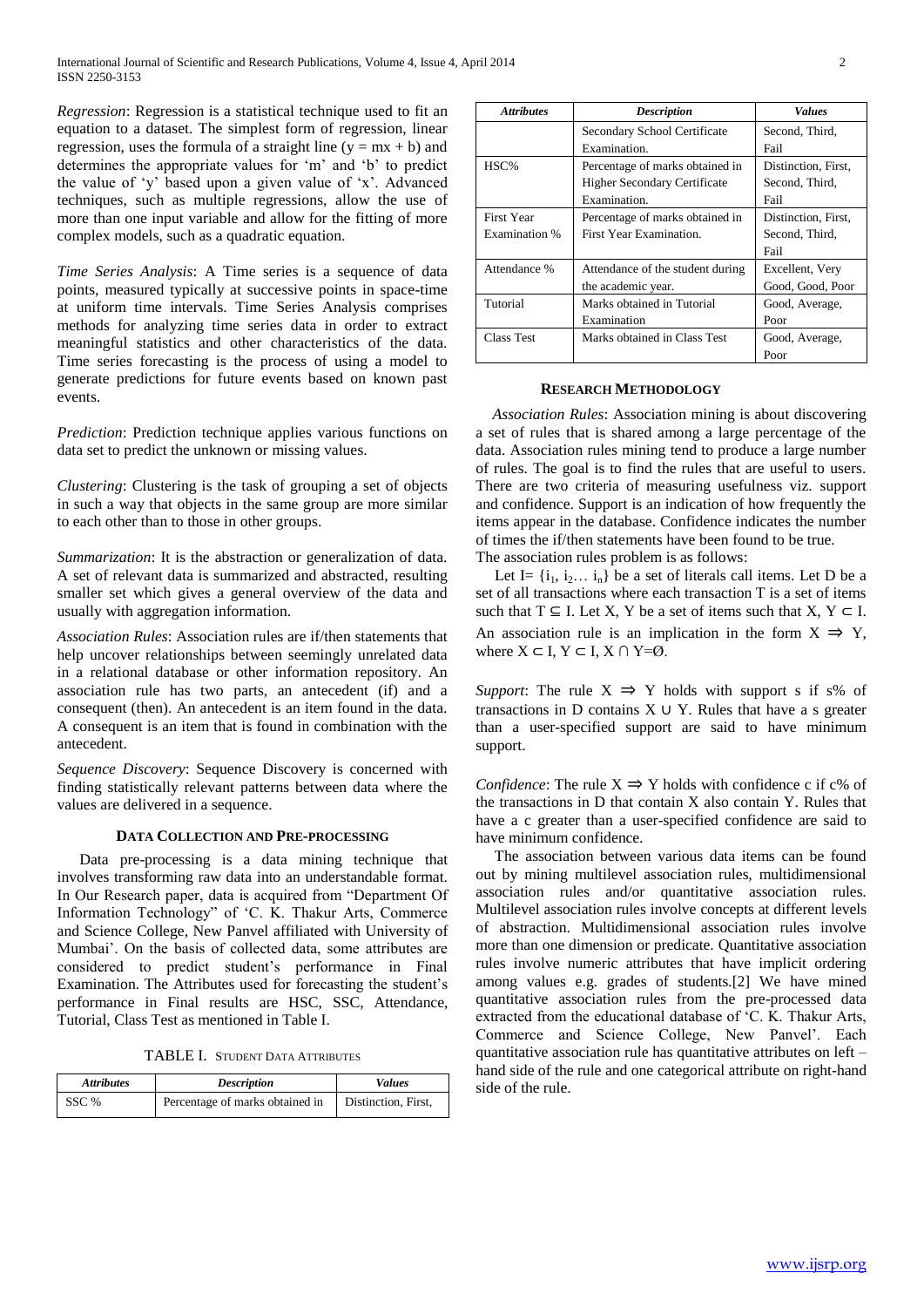## $A_{\text{quant}} \wedge A_{\text{quant}} \rightarrow A_{\text{cat}}$

 Hence, the association rules we have mined from the aforementioned database are mentioned in Table II.

TABLE II. ASSOCIATION RULES

| <b>Association Rule</b>                                                                                | <b>Support</b><br>(%) | Confidence<br>(%) |
|--------------------------------------------------------------------------------------------------------|-----------------------|-------------------|
| ssc $(S1,70100)$ ^ hsc $(S1,70100)$ ^<br>$f_V(S1, 70100) \rightarrow Student(S1, "Advanced")$          | 13.33                 | 16.66             |
| ssc $(S2, 55, 69)$ ^ hsc $(S2, 40, 55)$ ^<br>$fV(S2, 5569) \rightarrow Student(S2," Medium")$          | 10                    | 13.33             |
| ssc $(S3.40.55)$ ^ hsc $(S3.40.55)$ ^<br>$fy(S1, 5569) \rightarrow Student(S3," Slow")$                | 10                    | 23.33             |
| ssc $(S4, 5569)$ ^ hsc $(S1, 5569)$ ^<br>$f_{\rm V}(S1, 5569) \rightarrow Student(S4, "Median")$       | 10                    | 10                |
| ssc (S5, 4055) ^ hsc (S5,4055) ^<br>$fy(S5, 40.55) \rightarrow Student(S5, "Slow")$                    | 13.33                 | 23.33             |
| ssc $(S6, 70, 100)$ ^ hsc $(S6, 70, 100)$ ^<br>$f_{\rm V}(S6, 5569) \rightarrow Student(S6," Medium")$ | 3.33                  | 16.66             |
| ssc $(S7,70100)$ ^ hsc $(S7, 5569)$ ^<br>$f_{\rm V}(S7, 70100) \rightarrow$ Student(S7,"Advanced")     | 20                    | 33.33             |
| ssc (S8,70100) ^ hsc (S8, 70100) ^<br>$fy(S8, 70100) \rightarrow Student(S8," Advanced")$              | 13.33                 | 13.33             |
| ssc $(S14, 55, 69)$ ^ hsc $(S14, 40, 55)$ ^<br>$f_{\rm V}(S14, 4055) \rightarrow$ Student(S14,"Slow")  | 3.33                  | 13.33             |
| ssc $(S20, 70, 100)$ ^ hsc $(S20, 40, 55)$ ^<br>$fy(S20, 70100) \rightarrow Student(S20," Medium")$    | 3.33                  | 3.33              |

*Classification*: Classification is an analytical task where the classifier is constructed to predict the categorical labels as "Advanced", "Medium" and "Slow". We have divided classification of aforementioned educational data into two steps. The first step, the classifier describes the predefined set of data classes. This is the training phase where a student tuple S is represented as an attribute vector  $S = (x_1, x_2, x_3, x_4)$  where  $x_1, x_2, x_3, x_4$  are the values of attributes Attendance, Tutorial and Class Test respectively. The corresponding class label (Advanced, Medium or Slow) is provided to each training tuple. We have obtained this label is by the association rules mining technique mentioned in the previous section of the paper. The classification rules obtained at the end of the training phase are as mentioned in Table III.

TABLE III. CLASSIFICATION RULES

IF student  $=$  advanced AND attendance  $=$  good AND tutorial  $=$  good AND class test = average THEN final\_exam\_performance = Medium

IF student = medium AND attendance = very good AND tutorial = good AND class test = poor THEN final\_exam\_performance = Medium

| IF student = slow AND attendance = good AND tutorial = poor<br>$AND$ class test = average THEN final_exam_performance = $Slow$                  |
|-------------------------------------------------------------------------------------------------------------------------------------------------|
| IF student = medium AND attendance = very good AND tutorial = good<br>$AND$ class test = average THEN final_exam_performance = Medium           |
| IF student = slow AND attendance = poor AND tutorial = average<br>$AND$ class test = average THEN final_exam_performance = Medium               |
| IF student = medium AND attendance = very good AND tutorial = good<br>$AND$ class test = average THEN final_exam_performance = Medium           |
| IF student = advanced AND attendance = very good AND tutorial = good<br>$AND$ class test = good THEN final_exam_performance = $Advanced$        |
| IF student = medium AND attendance = very good AND tutorial = average<br>$AND$ class test = average THEN final_exam_performance = Medium        |
| IF student = medium AND attendance = good AND tutorial = average<br>AND class test = poor THEN final exam performance = $Slow$                  |
| IF student = slow AND attendance = poor AND tutorial = average<br>$AND$ class test = average THEN final_exam_performance = $Slow$               |
| IF student = medium AND Attendance = poor AND tutorial = average<br>$AND$ class test = poor THEN final_exam_performance = Medium                |
| IF student = medium AND attendance = good AND tutorial = poor<br>$AND$ class test = average THEN final_exam_performance = Medium                |
| IF student = advanced AND attendance = very good AND tutorial =<br>average $AND$ class test = average THEN final_exam_performance =<br>Advanced |
| IF student = advanced AND attendance = $good$ AND tutorial = $good$<br>$AND$ class test = poor THEN final_exam_performance = Medium             |

IF student = medium AND attendance = good AND tutorial = good AND class test = poor THEN final\_exam\_performance = Medium

IF student = slow AND attendance = good AND tutorial = good AND class test = poor THEN final\_exam\_performance =  $S$ low

IF student  $=$  medium AND attendance  $=$  very good AND tutorial  $=$  good AND class test = good THEN final\_exam\_performance = Advanced

IF student  $=$  slow AND attendance  $=$  poor AND tutorial  $=$  poor AND class test = poor THEN final\_exam\_performance = Slow

IF student  $=$  slow AND attendance  $=$  good AND tutorial  $=$  average AND class test = poor THEN final\_exam\_performance = Slow

The classification rules mentioned in Table III predict student's performance in their final examination. The second step of classification process estimates the predictive accuracy of the classifier. If we were to use the training set to measure the accuracy of the classifier, this estimate would likely be optimistic, because the classifier tends to overfit the data. Therefore, a test set is used made up of test tuples and their associated class labels. These tuples are independent of training tuples. The associated class label of each test tuple is compared with the trained classifier's class prediction for that tuple. This comparison has proved that the accuracy of the classification process we followed is acceptable and can be used for further data tuples for which the class label (Advanced, Medium or